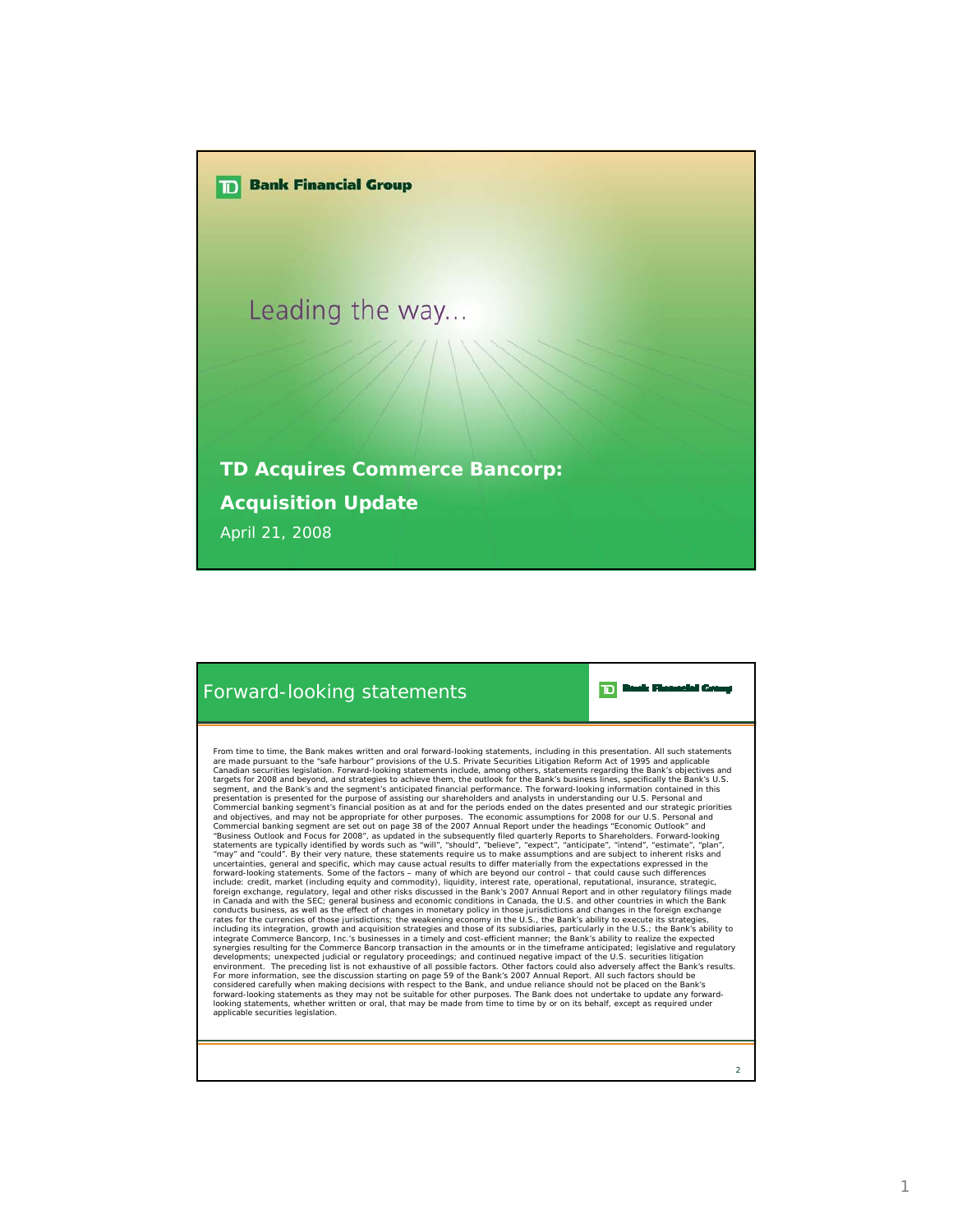

| <b>Key Terms and Metrics</b>                                                                                                                                                                                                                                                                                        |                                                                 |  |  |
|---------------------------------------------------------------------------------------------------------------------------------------------------------------------------------------------------------------------------------------------------------------------------------------------------------------------|-----------------------------------------------------------------|--|--|
|                                                                                                                                                                                                                                                                                                                     | Closing Date: March 31/08                                       |  |  |
| Transaction economic value:                                                                                                                                                                                                                                                                                         | US\$7.5 billion <sup>1</sup>                                    |  |  |
| Aggregate transaction value:                                                                                                                                                                                                                                                                                        | US\$8.4 billion on 204 million fully diluted Commerce<br>shares |  |  |
| Restructuring and integration<br>charges (pre-tax):                                                                                                                                                                                                                                                                 | US\$420 million                                                 |  |  |
| Cost synergies (pre-tax):                                                                                                                                                                                                                                                                                           | US\$310 million by end of 2009                                  |  |  |
| Calculated as follows: (TD's U.S. share price at March 31/08 multiplied by the number of Commerce shares outstanding multiplied by .4142), plus the value of converted options, plus the<br>1.<br>cash portion of the acquisition consideration (number of Commerce shares outstanding multiplied by \$10.50).<br>4 |                                                                 |  |  |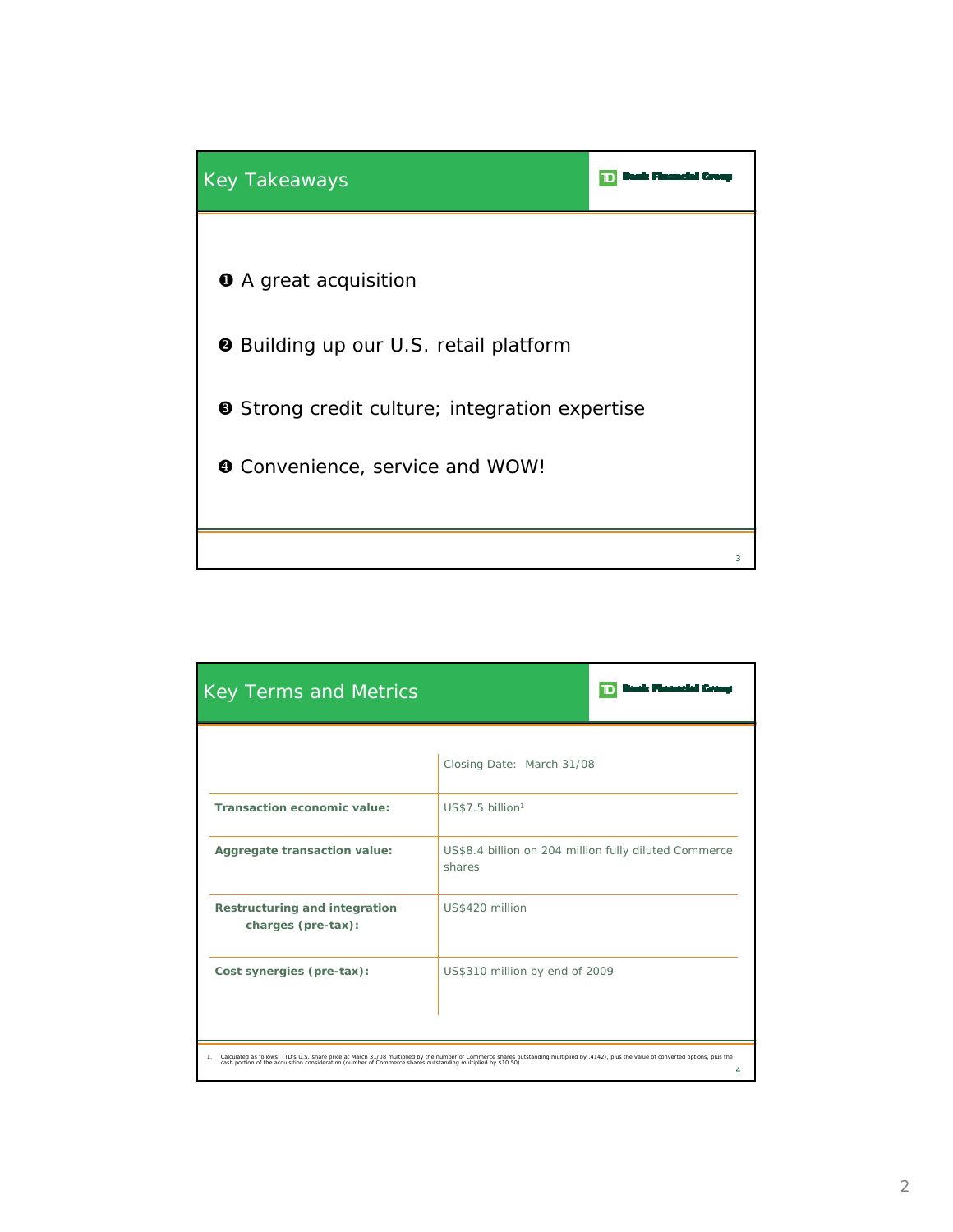

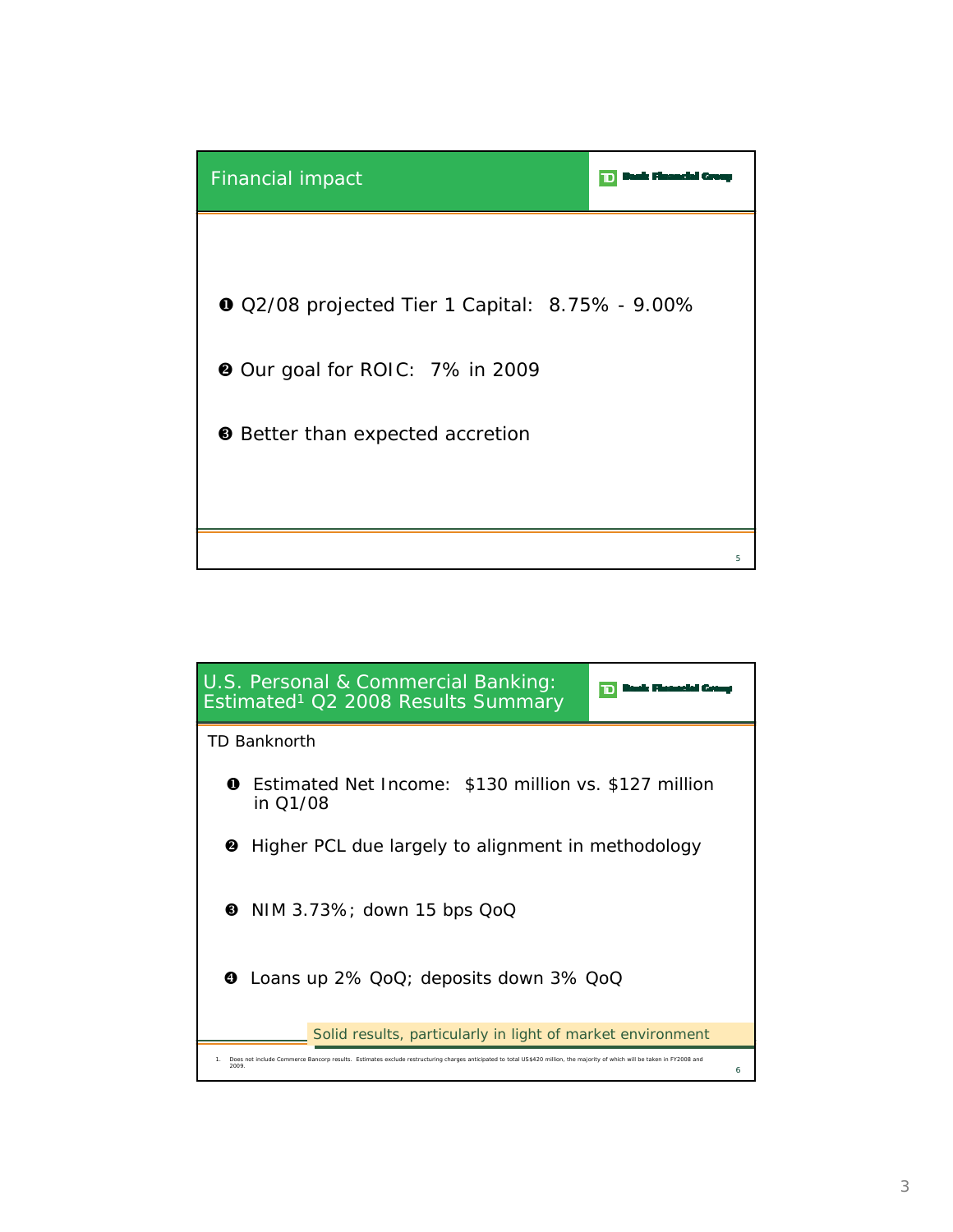| U.S. Personal & Commercial Banking:<br>Target <sup>1</sup> $\overline{Q}$ 3 2008                                                                                                                                                                                                    |                                                      |  |                                                                     |                |
|-------------------------------------------------------------------------------------------------------------------------------------------------------------------------------------------------------------------------------------------------------------------------------------|------------------------------------------------------|--|---------------------------------------------------------------------|----------------|
| TD Commerce Bank                                                                                                                                                                                                                                                                    |                                                      |  |                                                                     |                |
| \$ millions<br>Total revenue<br>Provision for credit losses<br>Non-interest expenses<br>Income taxes<br>Net income                                                                                                                                                                  | <b>Q3/08E</b><br>\$1,050<br>75<br>660<br>65<br>\$250 |  | <b>Going Forward</b><br>Tax rate: 20%-25%<br>NIM: $3.50\% - 3.70\%$ |                |
| New base U.S. P&C net income: \$250 million per quarter<br>Includes Commerce Bancorp. Assume Canadian/U.S. exchange rate is at parity. Target excludes restructuring charges anticipated to total US\$420 million,<br>1.<br>the majority of which will be taken in FY2008 and 2009. |                                                      |  |                                                                     | $\overline{7}$ |

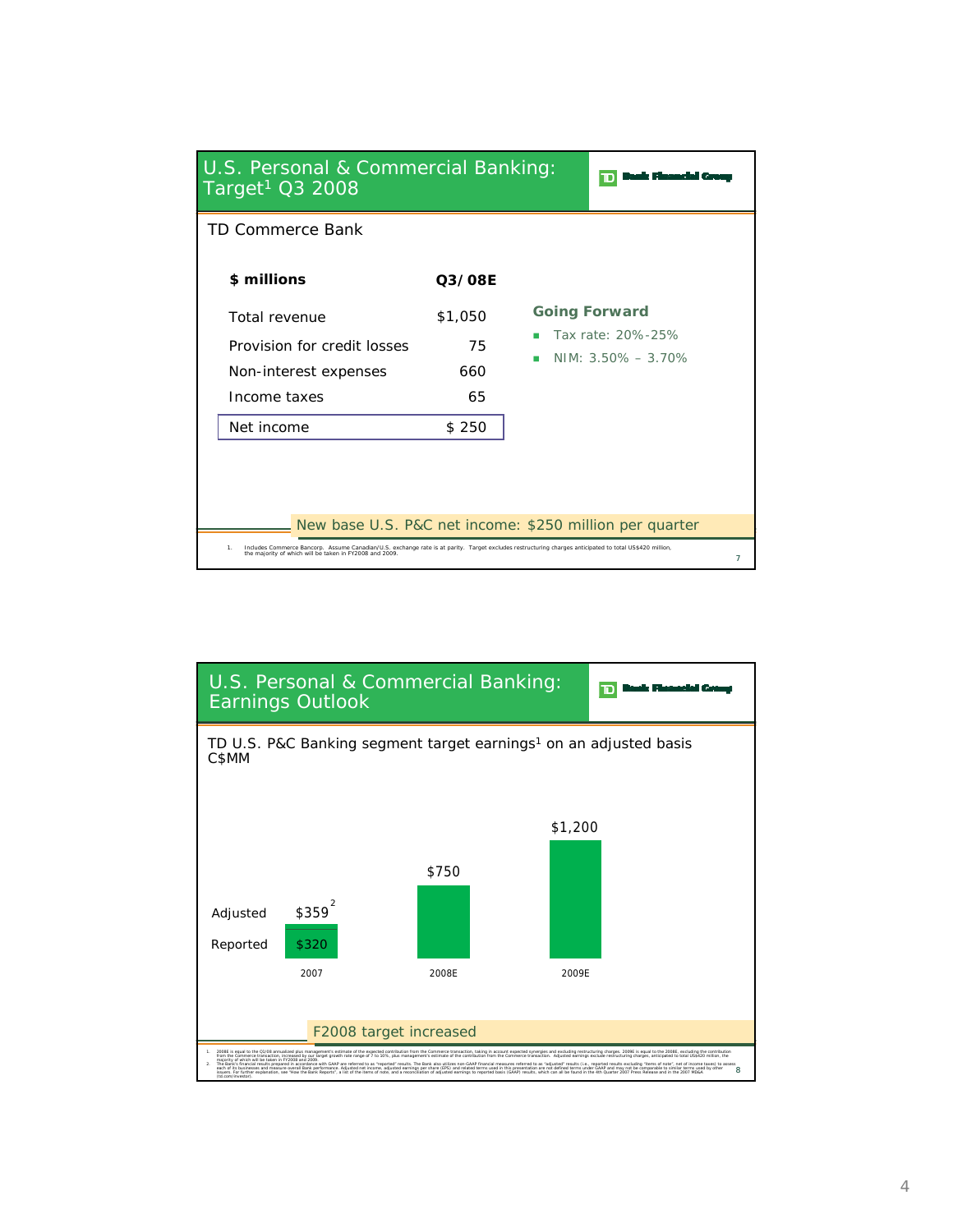| Commerce Bancorp:<br><b>Investment Portfolio1</b>                                          |                                                                |                                                                                                                                                                                                              |  |  |  |
|--------------------------------------------------------------------------------------------|----------------------------------------------------------------|--------------------------------------------------------------------------------------------------------------------------------------------------------------------------------------------------------------|--|--|--|
| US, billion                                                                                |                                                                |                                                                                                                                                                                                              |  |  |  |
| <b>Short-Term Agency Discount Notes</b>                                                    | \$7.8                                                          | -issued by government-sponsored entities (GSEs)<br>-low risk, high liquidity, fits asset-liability matching<br>requirements                                                                                  |  |  |  |
| <b>Asset-Backed Securities</b>                                                             | \$8.7                                                          | -asset pools consisting of prime credit cards, prime auto<br>loans, and government-backed student loan trusts<br>-all 'AAA' tranches of established securitization programs<br>-purchased since Oct. 2, 2007 |  |  |  |
| Mortgage-Backed Securities<br>-Non-Agency Alt-A (\$3.7)<br>-Non-Agency Jumbo Loans (\$5.5) | \$9.2                                                          | -majority older vintage (2005 or earlier)<br>-collateral 100% fixed rate mortgages with no rate reset<br>features<br>-all securities remain 'AAA' rated                                                      |  |  |  |
| <b>Municipal Bonds</b>                                                                     | \$0.4                                                          | -term less than 1 year                                                                                                                                                                                       |  |  |  |
| <b>Total Investment Portfolio</b>                                                          | \$26.1                                                         |                                                                                                                                                                                                              |  |  |  |
|                                                                                            | TD is comfortable with the quality of the investment portfolio |                                                                                                                                                                                                              |  |  |  |
| 1. Balance as at April 15, 2008. See slide 24 for additional details.<br>Q                 |                                                                |                                                                                                                                                                                                              |  |  |  |

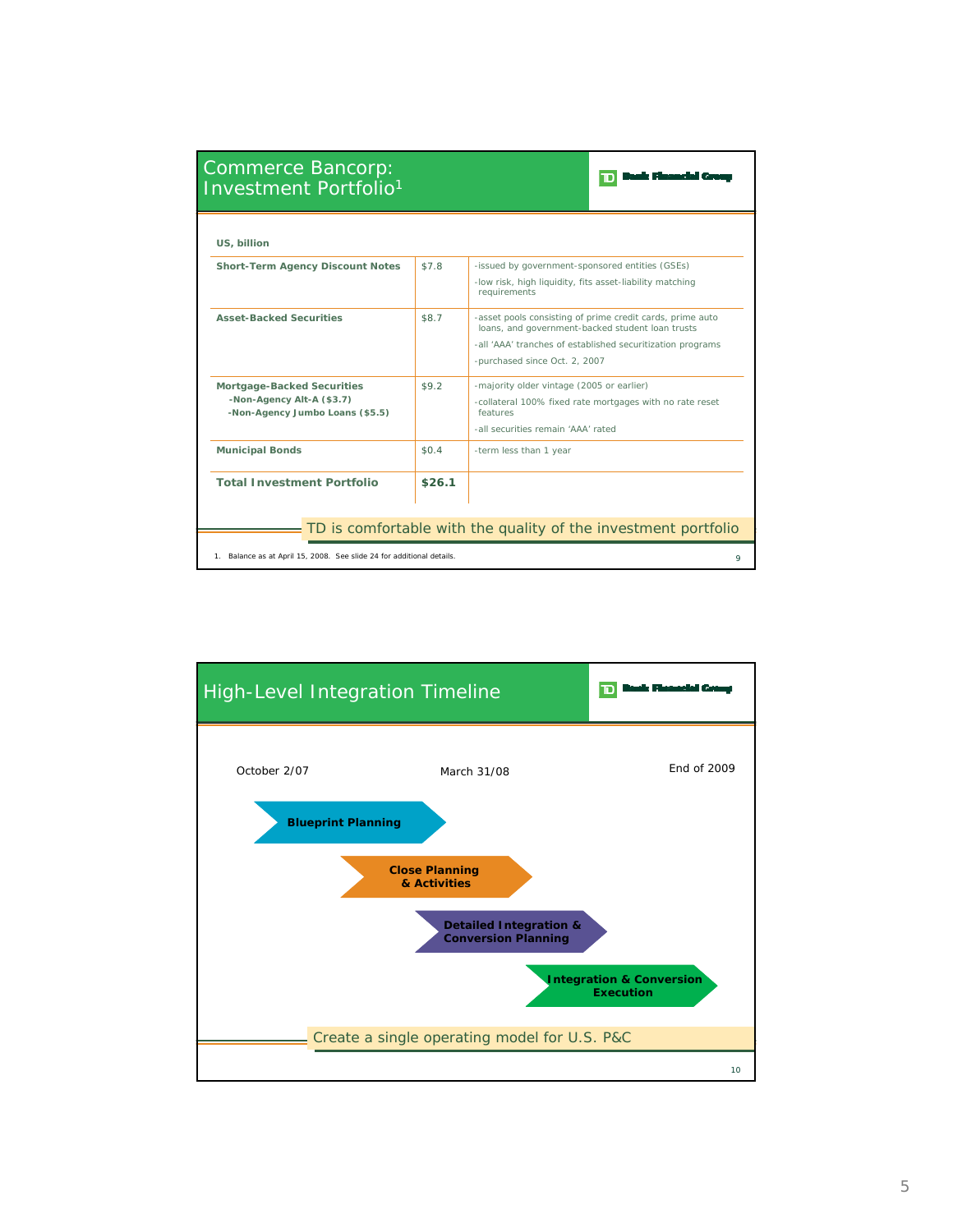

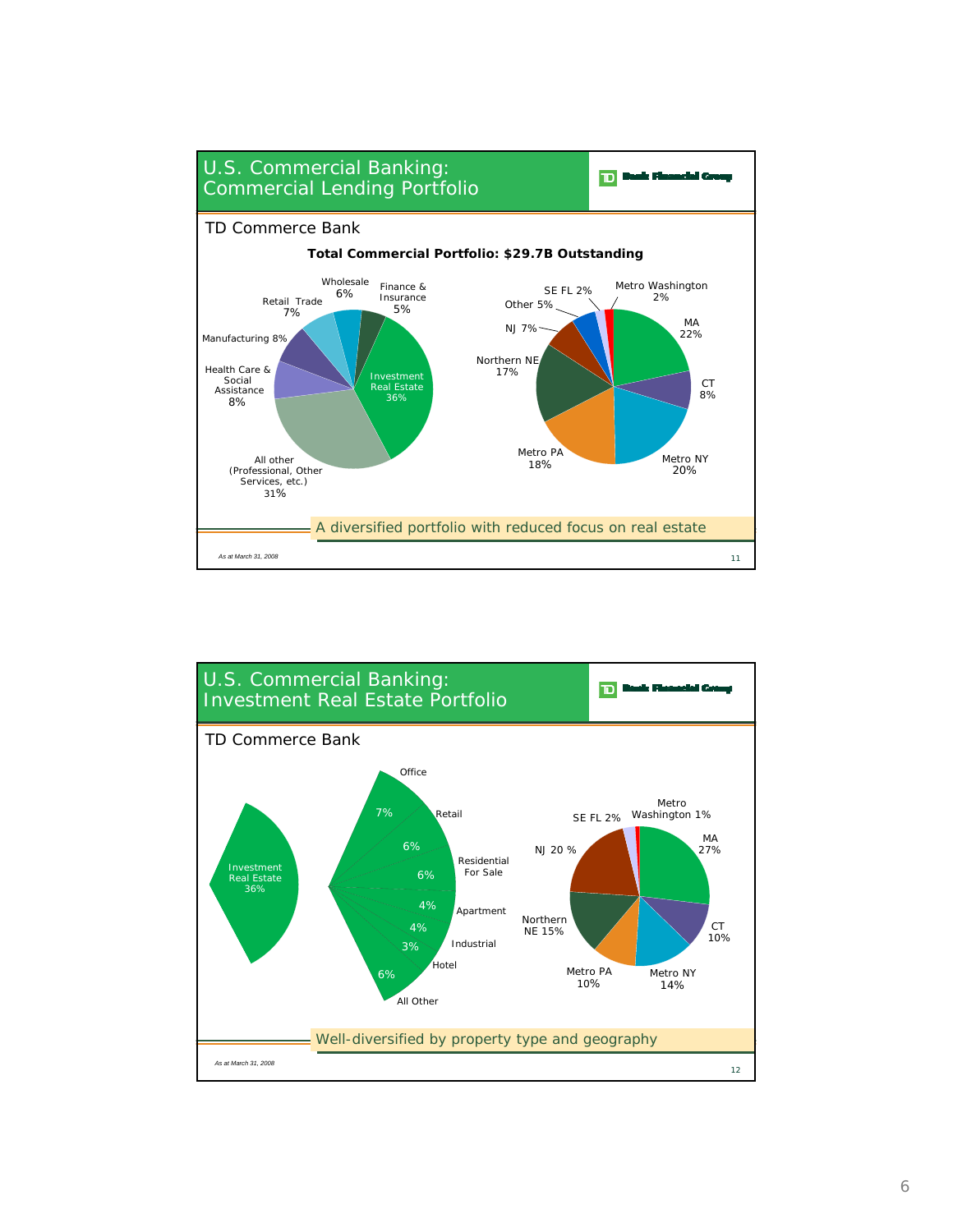

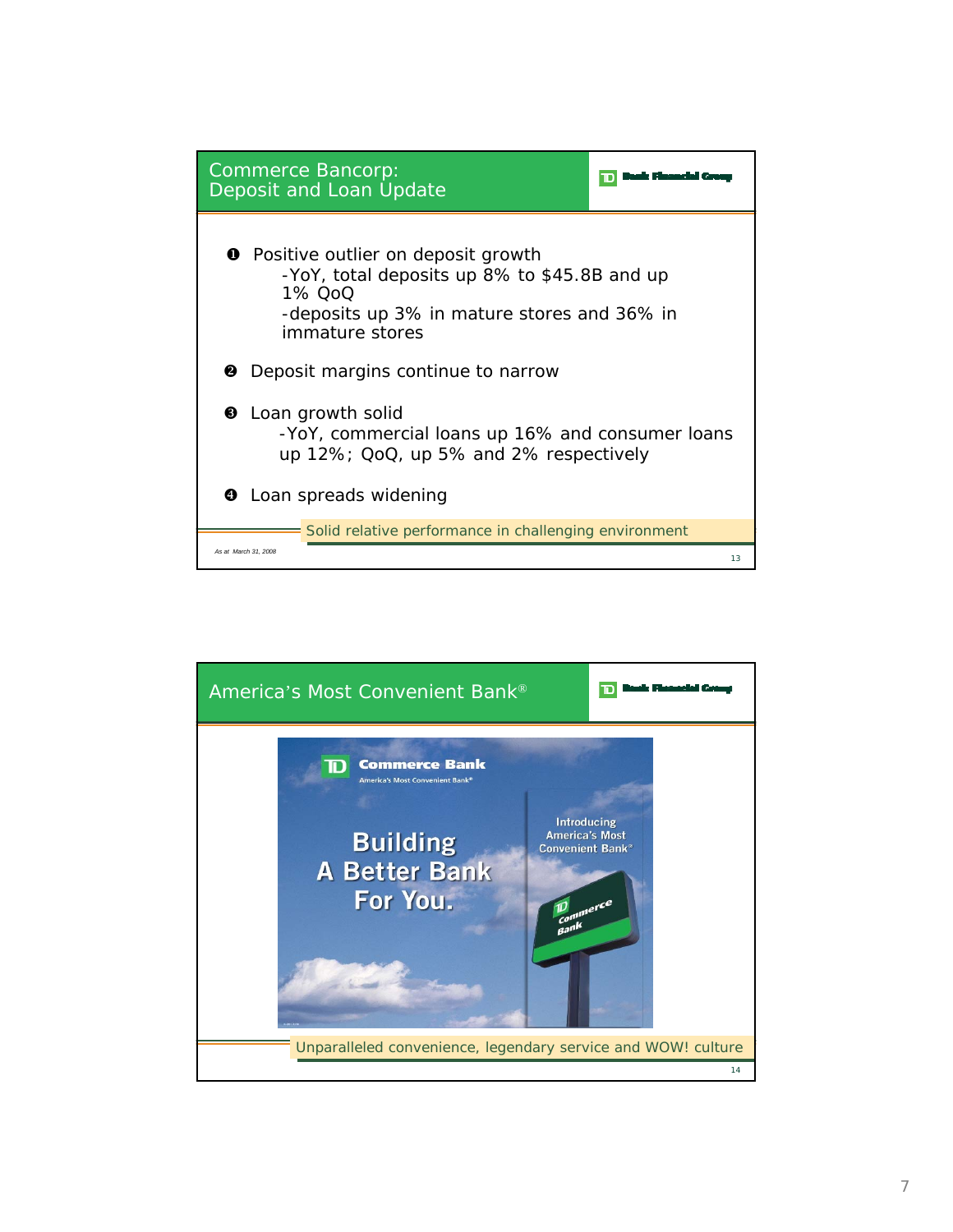

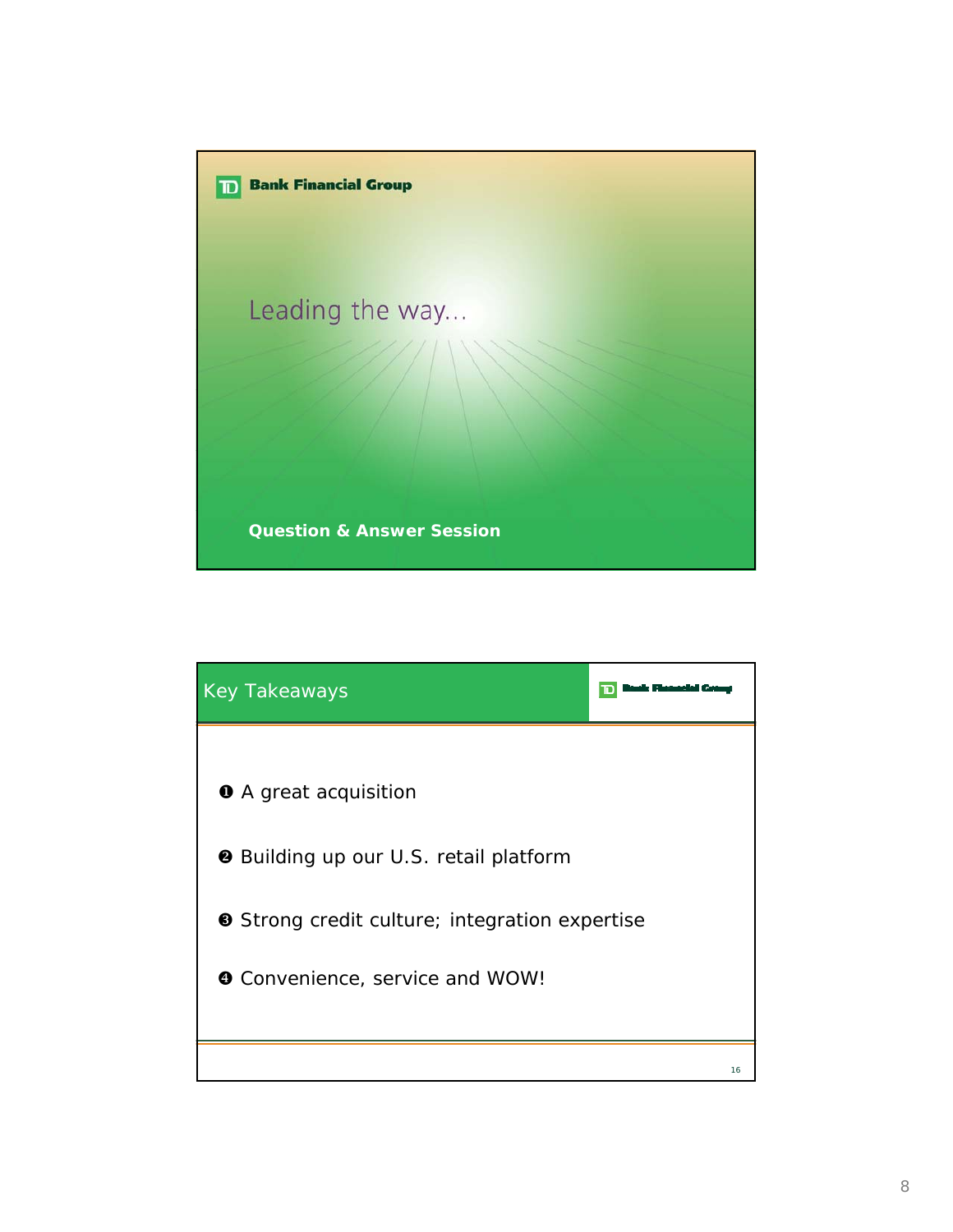

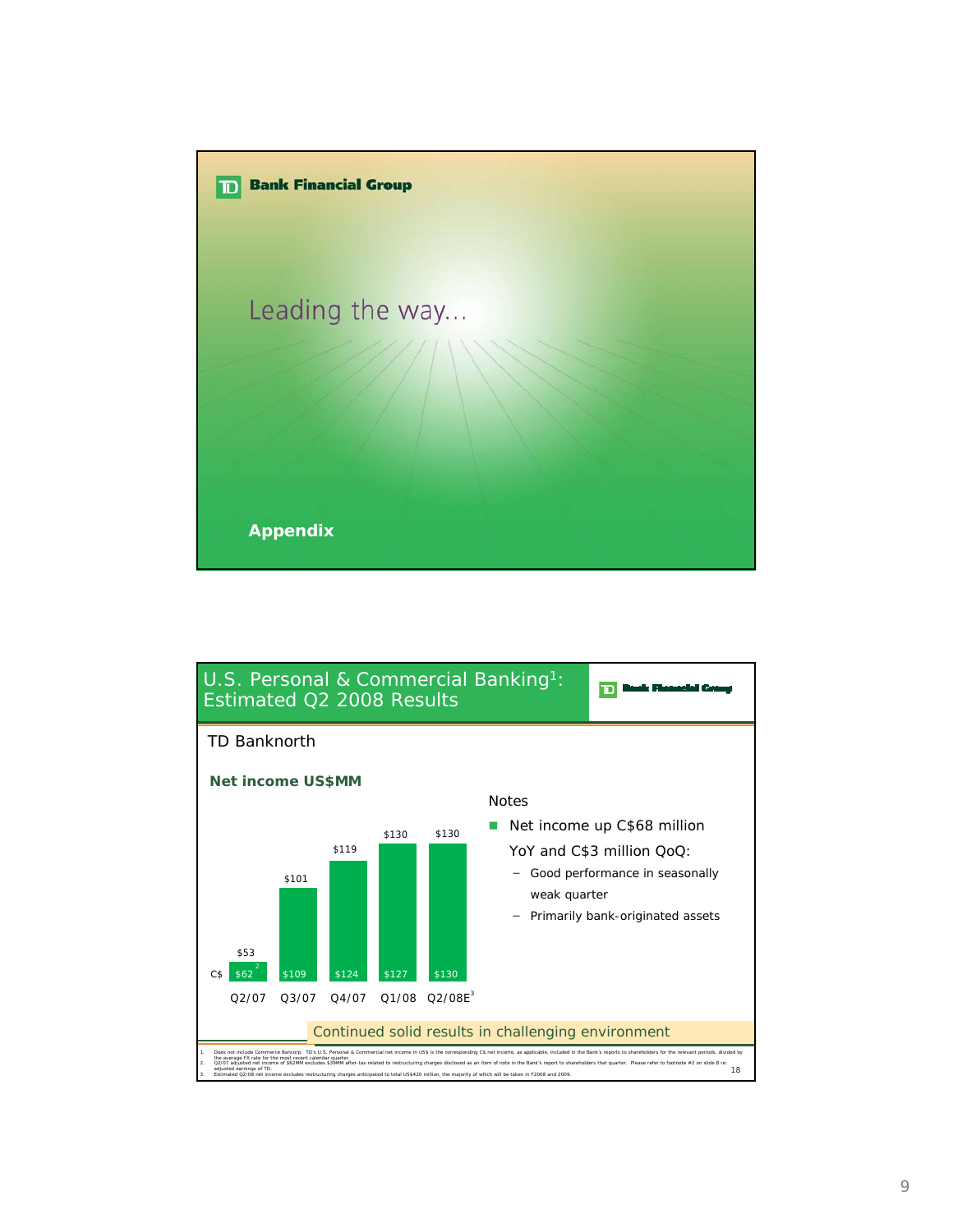

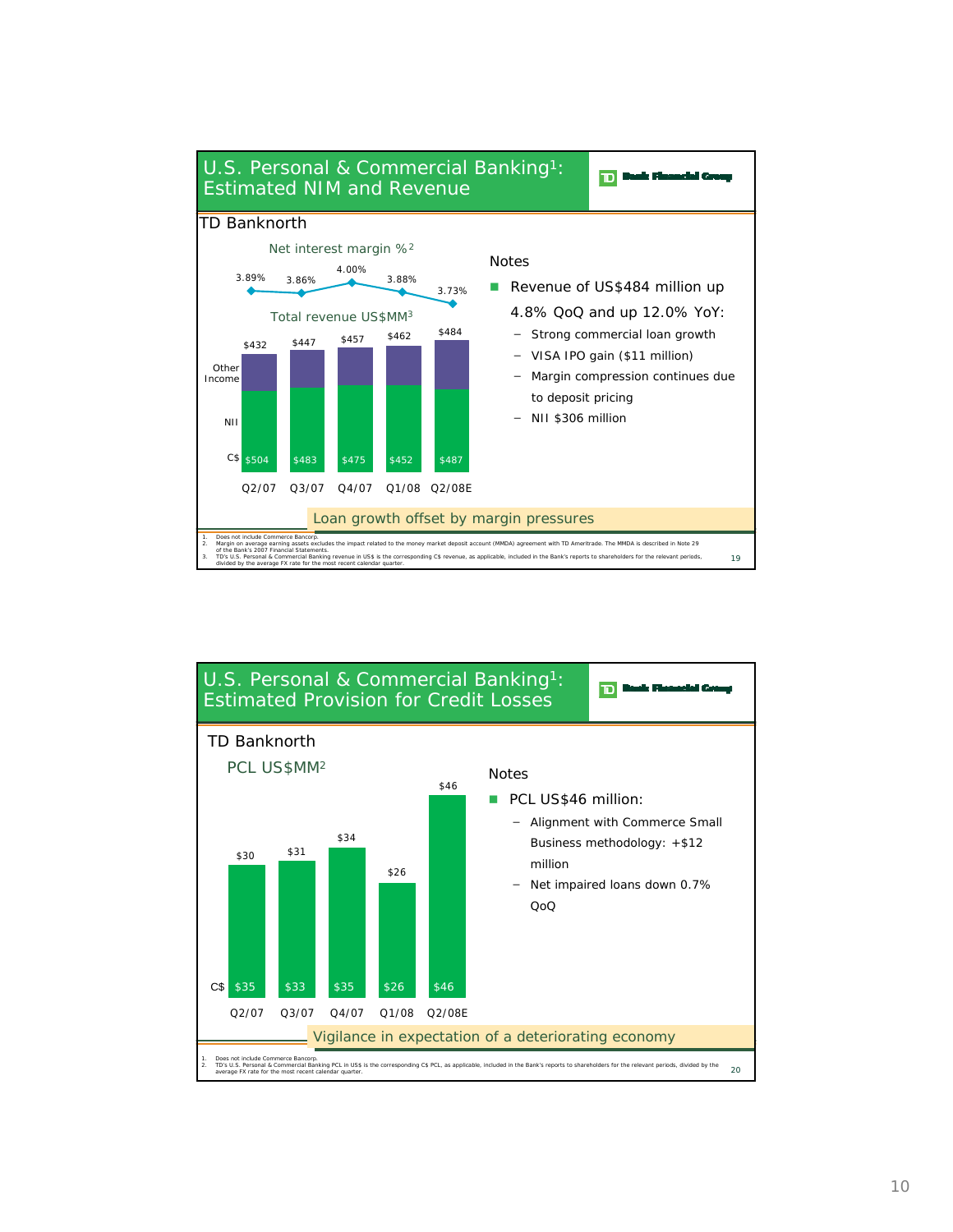